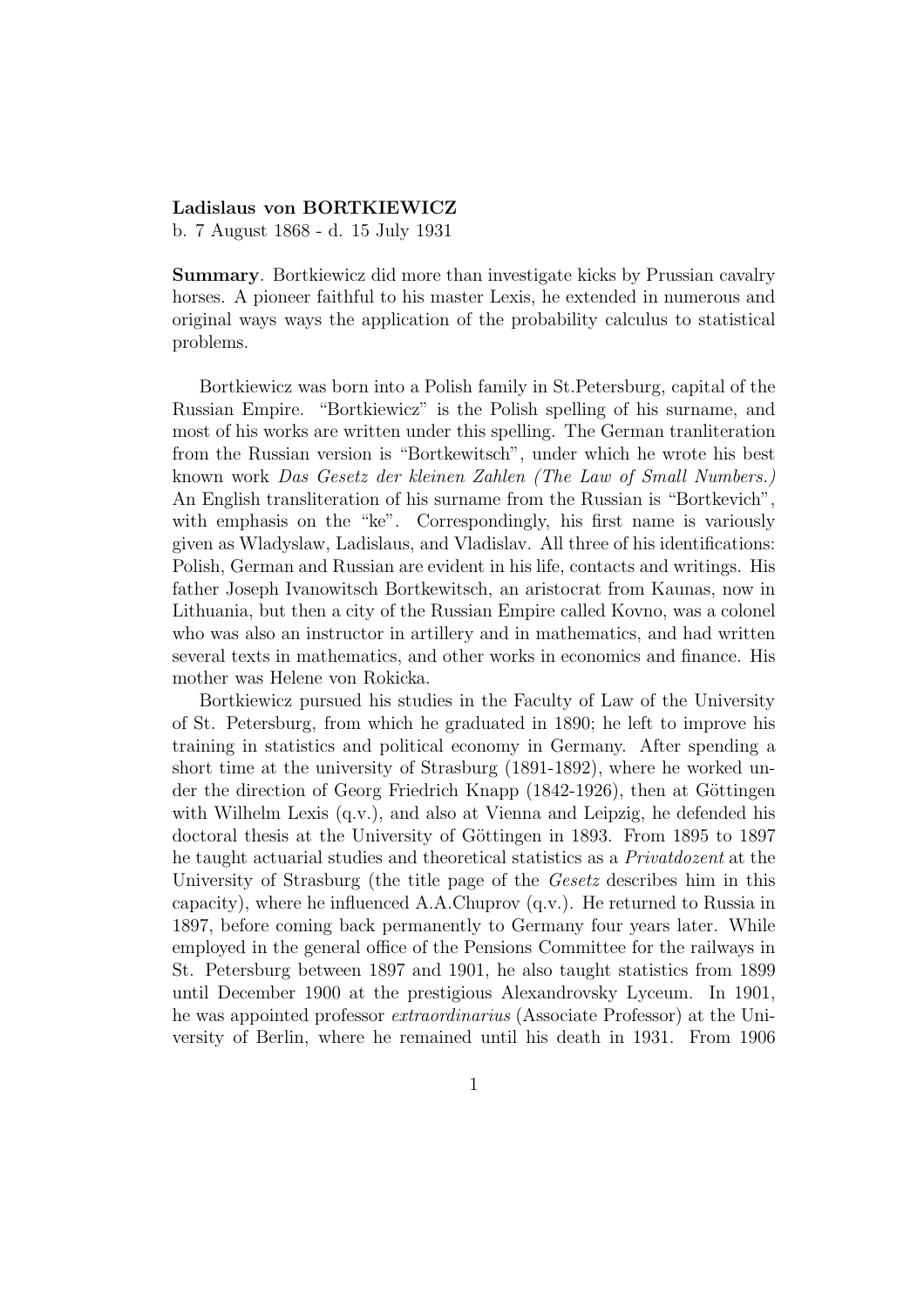to 1923, he taught simultaneously at the Handelshochschule of Berlin as a Privatdozent. It was only after the introduction of university reforms under the Weimar republic that Bortkiewicz was promoted to the rank of professor ordinarius, (full Professor) and then merely ad personam in statistics and political economy. The Chair remained vacant after his death; Bortkiewicz would have liked Gumbel (q.v.) to succeed him, but the latter was marginalized by his anti-nationalist activities, which earned him the hostility of the Berlin establishment. Thus the Chair remained vacant for the entire period of the Third Reich. The short biography of Bortkiewicz by Gumbel (1978), though politically tendentious, is that of a disciple.

In his generation, Bortkiewicz was the main representative of mathematical statistics in Germany and within the sphere of German influence. Scrupulous in the extreme, inclined to be critical and polemical, Bortkiewicz was a highly respected and feared figure; but he was rarely understood, so that his teaching as well as his published work had few imitators. Yet, this work ranges from political economy to probability, through demography, actuarial studies, economic statistics and statistical physics. His published works are mainly in German, although a number, beginning in 1890 are in Russian; and three or so are in Polish.

Bortkiewicz contributed in a decisive manner to the modern development of mathematical statistics, taking up the inheritance of Laplace  $(q.v.)$ , Poisson  $(q.v.)$ , Bienaymé  $(q.v.)$ , Cournot  $(q.v.)$  and finally Lexis  $(q.v.)$ .

Demography and actuarial studies were still the dominant core of statistics at the end of the 19th century, and these were Botkiewicz's first areas of research in Russia and Germany. This research was an extension of the work of his two German masters, Knapp in "theoretical demography" and Lexis in matters concerning the study of mortality and births. Bortkiewicz lectured widely, including at the Congress of the International Statistical Institute, on his methods and on his results on the treatment of tables, as well as on the male ratio at birth.

Posthumous fame was ensured by his short work, the *Gesetz* of 1898, dedicated to Lexis, in which he discussed his famous (but widely misunderstood subsequently) "Law of Small Numbers". In this pamphlet he gave the first account and application of the distribution of rare events, established sixty years earlier by Poisson. What is usually remembered is his famous example on the number of men killed by horse kicks in the Prussian army. But on a less superficial level, Bortkiewicz's book may be interpreted as a twofold plea. First, by giving theoretical proofs and many numerical examples, Bortkiewicz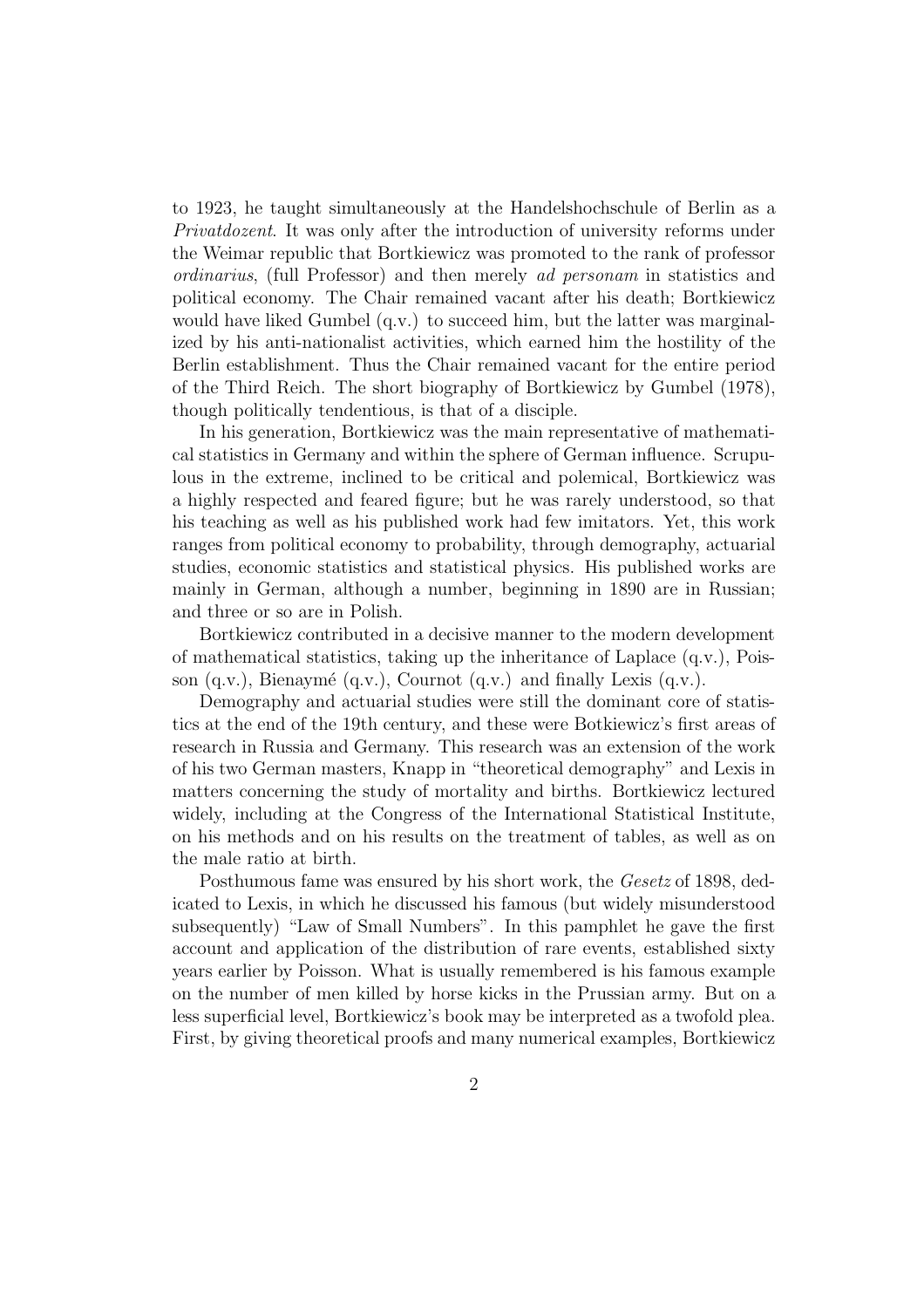consolidated Lexis's theory based on his famous Q coefficient of dispersion. He proved that rare events whose frequency is low have a sufficiently regular dispersion to satisfy Lexis's criterion (Q close to 1). This achieved, Bortkiewicz provided the first major validation of Lexis's idea, raising it, somewhat clumsily, to the level of a "Law of small numbers". This title was used to recall, rather than contrast with Poisson's "Law of Large Numbers". His success opened up a far more ambitious perspective. While Lexis's theory provided a simultaneous measure of the stability of statistical series and a criterion for the applicability of probabilistic models, the contribution of Bortkiewicz was essentially a plea for the use of probabilistic methods in the treatment of statistical data. On this score, his work did not fail to trigger some violent and contradictory reactions. One was with Karl Pearson  $(q, v)$ . over the Lucy Whitaker paper (Quine and Seneta, 1987). These controversies lasted well after World War I and were followed from time to time by others, particularly one with Gini (q.v.) concerning priority.

At the turn of the century, German statistics, inheriting a long administrative tradition with all its history, was still thoroughly divided on the meaning and existence of social laws established mathematically. The ghost of Quetelet (q.v.) still haunted statistical thinking when Bortkiewicz's work appeared. All the old mistrust concerning advanced mathematics, and even more acutely the aim of basing all statistics on the calculus of probabilities, then resurfaced.

Throughout his career, Bortkiewicz never ceased to defend Lexis' theory. Many of his publications were related to the study of dispersio;n which may be regarded as one of the central themes of his work. Together with Markov (q.v.) and Chuprov in particular, Bortkiewicz tried to develop, perhaps in vain, the basis of a real analysis of variance starting from Lexis' theory, but this direction taken by continental statisticians was not followed up, in contrast to the English Biometric School. While Chuprov, Bortkiewicz's friend and rival, was able to redirect his research and recognize the innovations of the English School, Bortkiewicz for too long allowed himself to be entangled in his interminable quarrels; another with Karl Pearson was about the Chi-square distribution, which Bortkiewicz attributed quite correctly to Helmert.

There remains, however, an area where Bortkiewicz's thinking found a happier outlet: extremes and order statistics. One may set his pioneering contribution to the study of extreme values of 1922 within the framework of his research on dispersion. Starting from the comments of Fechner on the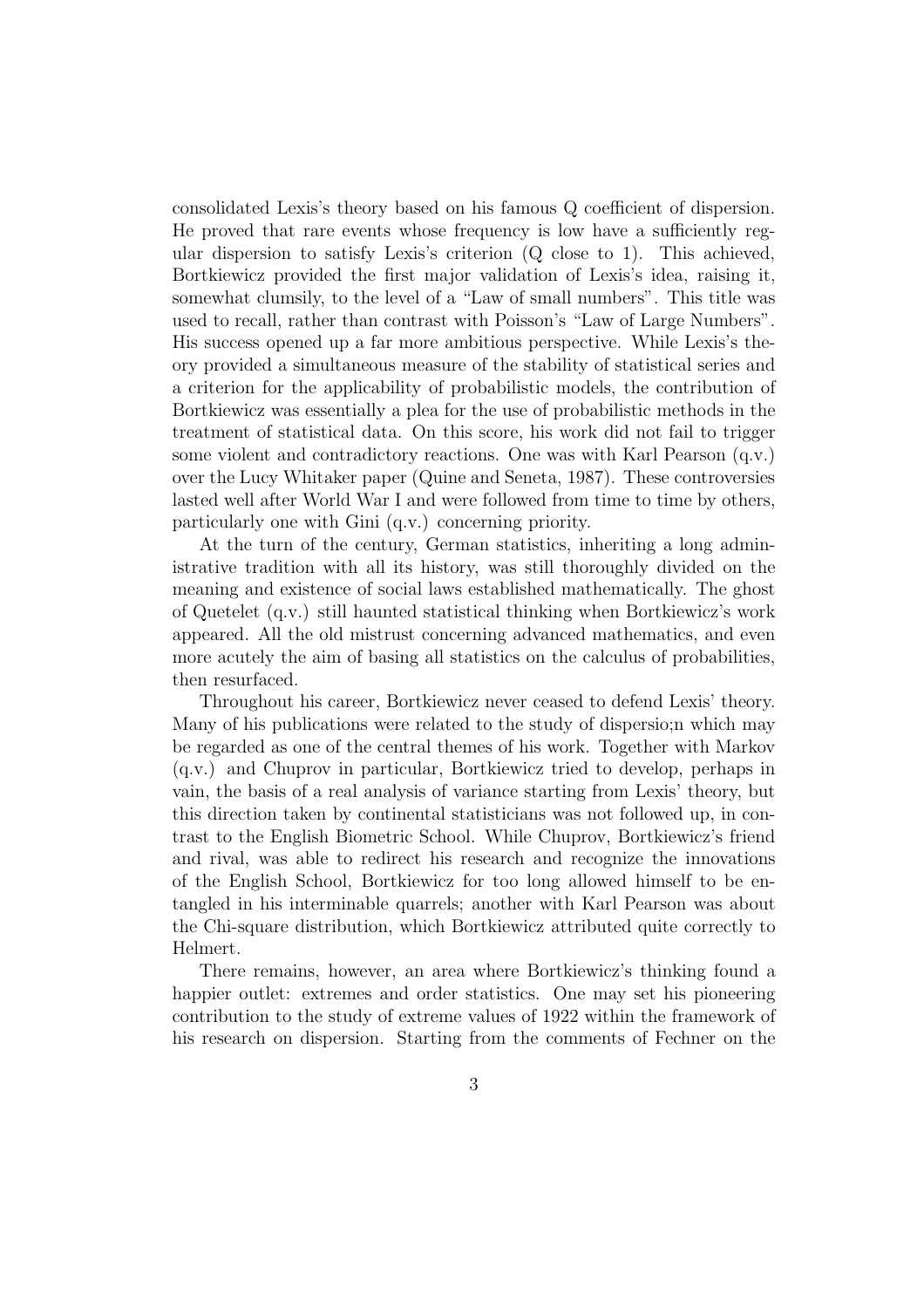range, he pursued an argument analogous to that which had led him to the "Law of Small Numbers" and showed that the range, showed a remarkable regularity, similar to that of rare events. His results and comments, echoing the research carried out by the School of his old adversary Karl Pearson, would later be discussed and fruitfully extended by his younger German colleagues R. von Mises (q.v.), and particularly Gumbel, amongst others.

Bortkiewicz took an interest in every possible application of the calculus of probabilities, and had a predilection for intricate problems. In a pamphlet published in 1913, he considered the question of radioactive radiation, and showed that its distribution followed probabilistic laws.

In the 1920s Bortkiewicz concerned himself with questions of economic statistics; the concentration of wealth, which resulted in a new quarrel with the Italian Gini within the International Statistical Institute. In 1923-24 his critical review of the treatise by Irving Fisher (q.v.) on Price Index Numbers again started yet another controversy.

Overall, there is only a single area where his name is as familiar as at the dawn of the 20th century, namely Political Economy. Like all statisticians trained in German universities at the end of the 19th century, Bortkiewicz had acquired a taste for economics, and demonstrated it by a remarkably astute study of Book III of Das Kapital in which Marx discussed his theory of the transformation of value into price. This work warranted Bortkiewicz being ranked by Schumpeter (1951) as "one of the ten greatest economists from Marx to Keynes" and

"By far his most important achievement is his analysis of the theoretical framework of the Marxian system, much the best thing ever written on it and, incidentally, on its other critics."

Bortkiewicz maintained active contacts with Polish scientists, notably Neyman (q.v.), and was sounded out on accepting a Chair at the University of Warsaw, and in Kraków. There is a posthumous survey of his work by Neyman - who regards Bortkiewicz's Die Iterationen (1917) as his most important work - followed by an anonymous obituary, both in Polish, in Kwartalnik Statystyczny, 8(1931), 1116-1120.

A systematic study of Bortkiewicz as a statistician would throw valuable light on this crucial period in the history of mathematical statistics.